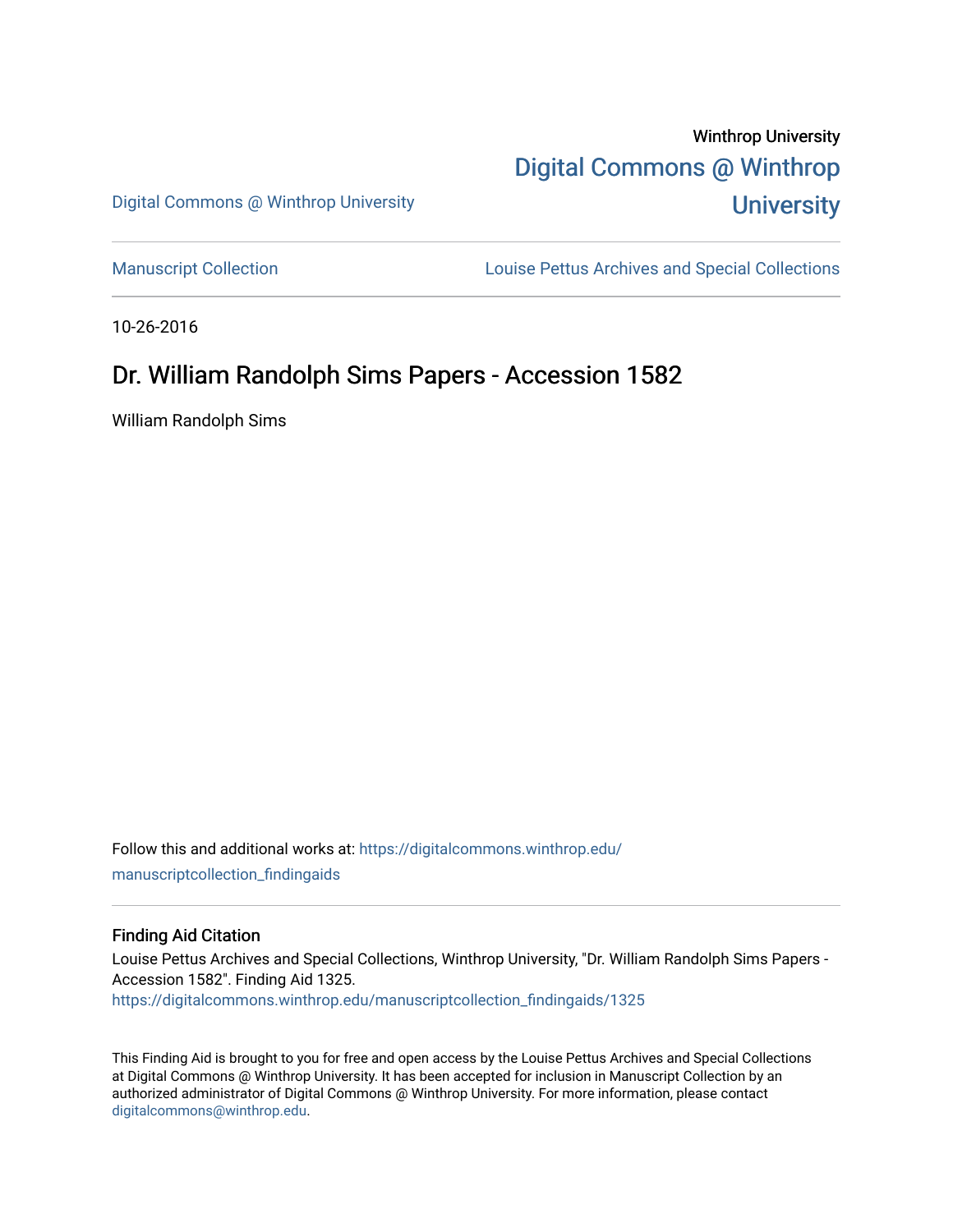#### **WINTHROP UNIVERSITY LOUISE PETTUS ARCHIVES & SPECIAL COLLECTIONS**

## **MANUSCRIPT COLLECTION**

### **ACCESSION 1582**

#### **DR. WILLIAM RANDOLPH SIMS PAPERS**

**HTML** 

1941-1973

12 Boxes, 52 Folders

**CATHER**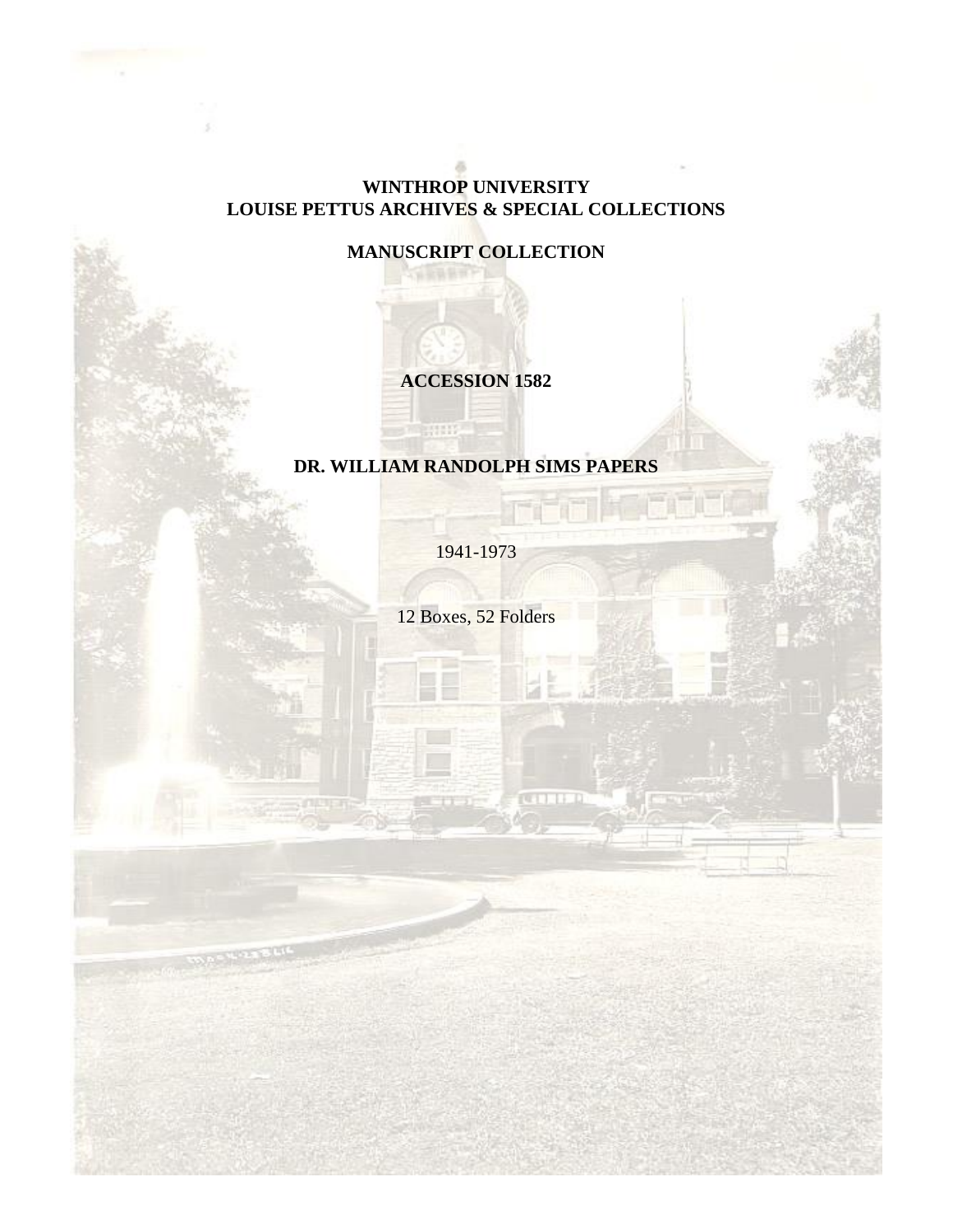#### **WINTHROP UNIVERSITY LOUISE PETTUS ARCHIVES & SPECIAL COLLECTIONS**

#### **MANUSCRIPT COLLECTION**

ACC. NO.: 1582 PROCESSED BY: Alex Windham ADDITIONS:  $\qquad \qquad , \qquad \qquad ,$ NO. OF SECTIONS: \_3\_

#### **DR. WILLIAM RANDOLPH SIMS PAPERS**

**I**

The Dr. William Randolph Sims Jr., Papers were donated to the Winthrop University Archives and Special Collections on June 12, 1981 by Mr. Fred E. Ellison, York General Hospital Administrator.

> Linear feet of shelf space occupied: 3.0 linear feet Approximate number of pieces: 6,000 pieces

Restrictions: Open to researchers under the rules and regulations of the Louise Pettus Archives & Special Collections at Winthrop University. Certain folders are restricted due to personnel information and records of employees.

Literary Rights: For information concerning literary rights please contact the Louise Pettus Archives & Special Collections at Winthrop University.

Scope and Content Note: **The William Randolph Sims Papers consists of records primarily related to the York County Hospital. Dr. William Randolph Sims, Jr. (1886-1972) was a longtime Chairman of the York County Hospital as well as the former Vice-President and Manager of J.P. Phillips Drugs Inc. The York County Hospital opened on May 15, 1940 in the corporate limits of the Town of Ebenezer (now part of Rock Hill, SC) and included a nursing school and a home for nursing students. It was approved by the American College of Surgeons on February 2, 1944. It was later replaced by the Piedmont Medical Center in Rock Hill, which was built in 1983. The collection includes records concerning the school of nursing including both graduates and dropouts and their successes as nurses. Correspondence is also included that ranges from a variety of topics from general hospital relations to community relationships. Dr. Sims was also a record keeper and included in his papers are employee applications from the most basic to the position of administrator. Also, the collection contains Board of Trustees minutes spanning several years of the hospital and its business operations. The chairmen also oversaw construction and additions to the building of York General and its affiliate locations. Finally, the collection contains financial and fiscal reports that show the expenses of the hospital.**

Related Collections:

- [York General Hospital Auxiliary Records](https://digitalcommons.winthrop.edu/manuscriptcollection_findingaids/255/) Accession 145
- [York General Hospital Records](https://digitalcommons.winthrop.edu/manuscriptcollection_findingaids/1319/) Accession 399
- Dr William Randolph Sims Papers Accession 406
- [Piedmont Medical Center Auxiliary Records](https://digitalcommons.winthrop.edu/manuscriptcollection_findingaids/741/) Accession 1559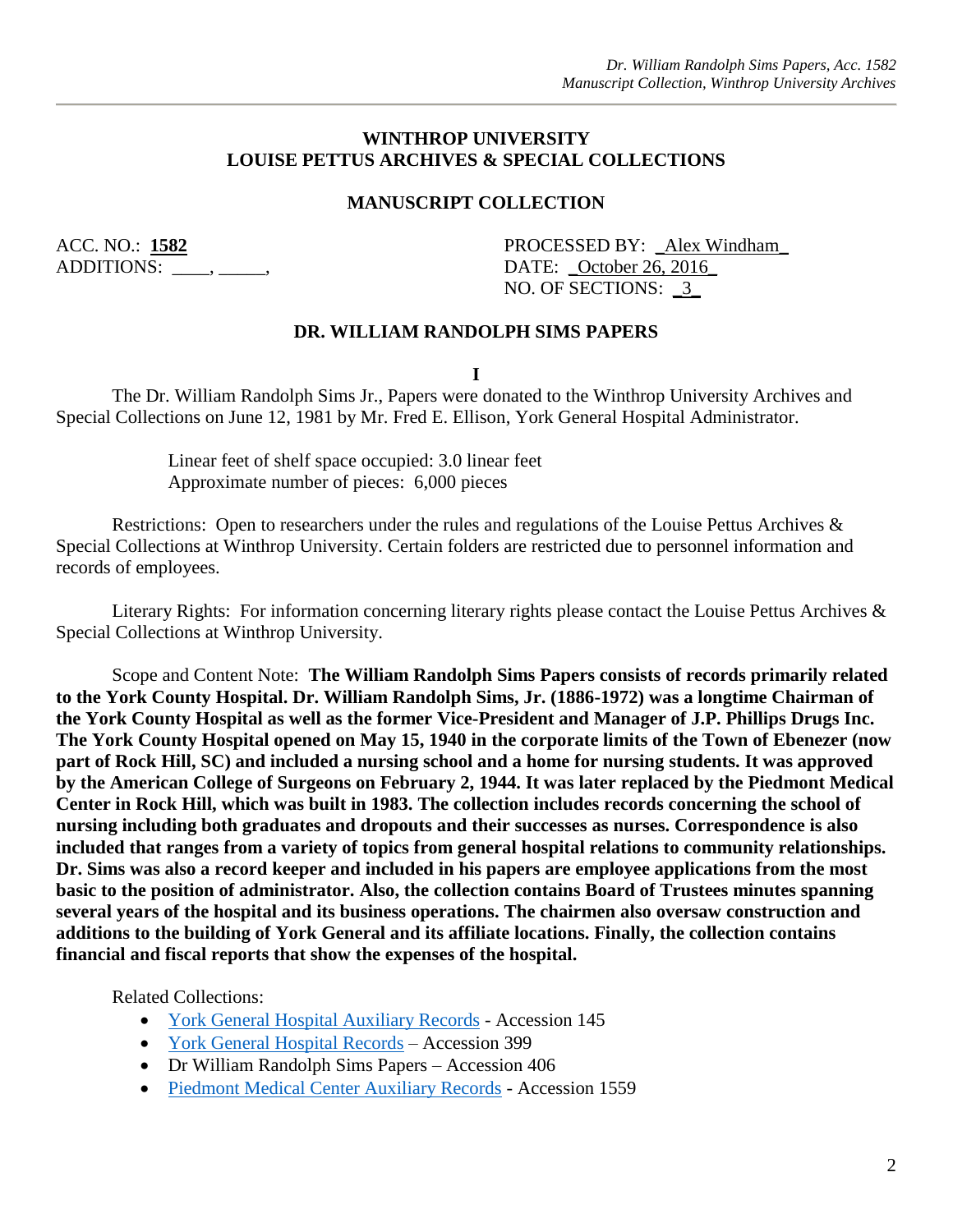#### **II**

#### **DR. WILLIAM RANDOLPH SIMS SR. PAPERS**

#### **DESCRIPTION OF SERIES**

## **Box(es) Folder(s) Series Year(s)**

year)

| $1-4$          | $1 - 15$ | NURSING SCHOOL AND NURSING STUDENT RECORDS<br>Contains the school records including grades and personnel<br>information for the students of the York County/York General<br>Hospital School of Nursing. Includes photographs of some applicants.<br>Contains graduates and their records as well as records of dropouts.<br>This series is restricted to do personal information of individuals<br>included within<br>See Appendix I for specific names.                                                                                                                                                           | 1941-1954, 1957-<br>1960, 1962-1963,<br>1965, 1973                |
|----------------|----------|--------------------------------------------------------------------------------------------------------------------------------------------------------------------------------------------------------------------------------------------------------------------------------------------------------------------------------------------------------------------------------------------------------------------------------------------------------------------------------------------------------------------------------------------------------------------------------------------------------------------|-------------------------------------------------------------------|
| $\overline{4}$ | $16-17$  | <b>CORRESPONDENCE</b><br>Contains various correspondence relating to York General Hospital<br>including, hiring and firing employees and founding a Winthrop<br>College program school of Medical Technology of York General<br>Hospital, general relations with patients and businesses concerning<br>hospital functions, planning of a nursing technician class, employee<br>pensions, inter-hospital correspondence, changing the name of the<br>hospital from York County Hospital to York General, thank you notes<br>and letters from patients, and community relations. (In Chronological<br>order by year) | 1946, 1952, 1954-<br>1956, 1962-1965,<br>1966-1967, 1969-<br>1971 |
| $5-6$          |          | 18-24 EMPLOYEE JOB APPLICATIONS<br>Contains applications for positions at York General Hospital from<br>several local people showing their previous jobs and potential<br>employment. (In Chronological order by year of application)<br>This series is restricted due to personal information of individuals<br>included within<br>For specific names see Appendix II.                                                                                                                                                                                                                                            | 1955, 1957-1967,<br>1976                                          |
| $\overline{7}$ |          | 25-28 BOARD OF TRUSTEES CORRESPONDENCE AND<br><b>MINUTES</b><br>Contains correspondence and minutes of the Board of Trustees including<br>monthly reports of operation of the hospital. (In Chronological order by                                                                                                                                                                                                                                                                                                                                                                                                 | 1956-1966, 1969-<br>1971                                          |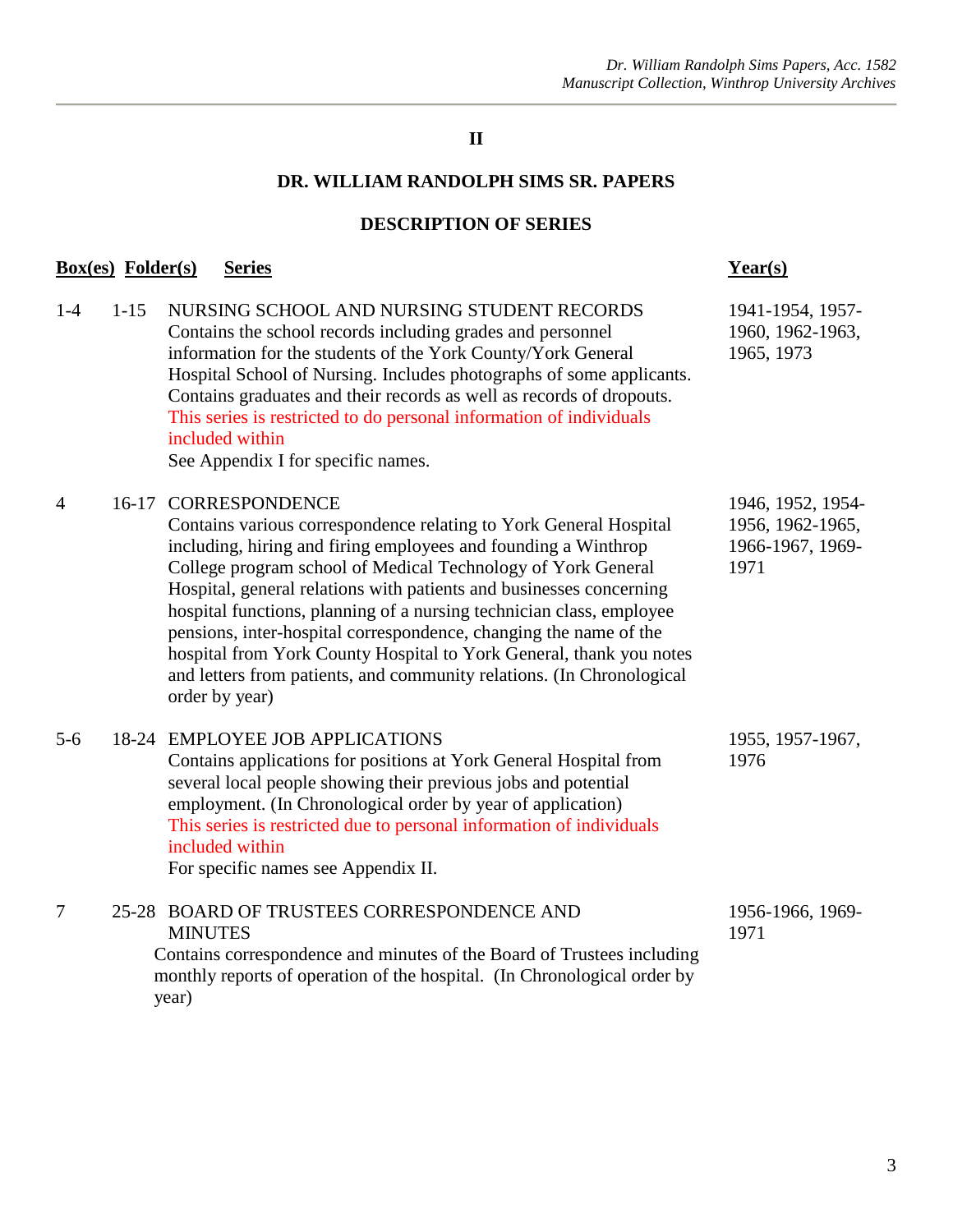#### **II**

# **DESCRIPTION OF SERIES (cont.)**

|          | <u>Box(es)</u> Folder(s) | <b>Series</b>                                                                                                                                                                                                                                                                                                                                                                                                                                                                                                                               | $Year(s)$                                          |
|----------|--------------------------|---------------------------------------------------------------------------------------------------------------------------------------------------------------------------------------------------------------------------------------------------------------------------------------------------------------------------------------------------------------------------------------------------------------------------------------------------------------------------------------------------------------------------------------------|----------------------------------------------------|
| $8-9$    |                          | 29-36 BUILDING AND CONSTRUCTION RECORDS<br>Contains information, correspondence and reports of construction<br>and building improvements and additions for the York General<br>Hospital and the Clover nursing home project.<br>(In Chronological order by year)                                                                                                                                                                                                                                                                            | 1947, 1949, 1958-<br>1959, 1961-1967,<br>1969-1971 |
| $9 - 11$ |                          | 37-45 FINANCIAL REPORTS<br>Contains financial reports of the hospital including the Duke<br>Endowment, cost differences between black and white patients,<br>auditing the hospital and related correspondence, and lists of wage and<br>salaries of York General Hospital employees. Also contains operating<br>costs and changes, lists of hospital costs in dollars, and annual fiscal<br>reports covering expenditures. (in chronological order by year)                                                                                 | 1944-1954, 1957-<br>1971                           |
| 11       | 46                       | HOSPITAL POLICY AND REGULATIONS<br>Contains hospital regulations concerning the potential Unionization<br>of workers in conjunction with the Baltimore General Hospital's<br>(Sister Hospital to York General) unionizing. Also contains surveys of<br>the hospital and planning procedures. Includes also correspondence in<br>regards to creating a York General Hospital healthcare plan.<br>(In Chronological order by year)                                                                                                            | 1949-1953, 1964-<br>1965, 1970-1972, nd            |
| 11       | 47                       | <b>NURSING WORKLOG</b><br>Contains lists of labeled renewal numbers for nurses, and also contains<br>a list of nurses with their respective nurse license numbers. Also<br>contains daily time sheets for nurses.<br>This series is restricted due to personal information of individuals<br>included within                                                                                                                                                                                                                                | 1964, nd                                           |
| 11       | 48                       | ROBERT MARK STANTON RECORDS<br>Contains correspondence of Robert Mark Stanton of Charlotte<br>Hungerford Hospital, Torrington, Connecticut, the York General<br>Hospital Administrator from 1962 to 1965. Also contains information<br>concerning Stanton's death in 1965, including correspondence to the<br>hospital from citizens and others offering condolences. Contains Dr.<br>Sims' address to the Board of Trustees acknowledging Mr. Stanton's<br>death. (In Chronological order by year)<br>(See CORRESPONDENCE folders as well) | 1962, 1965                                         |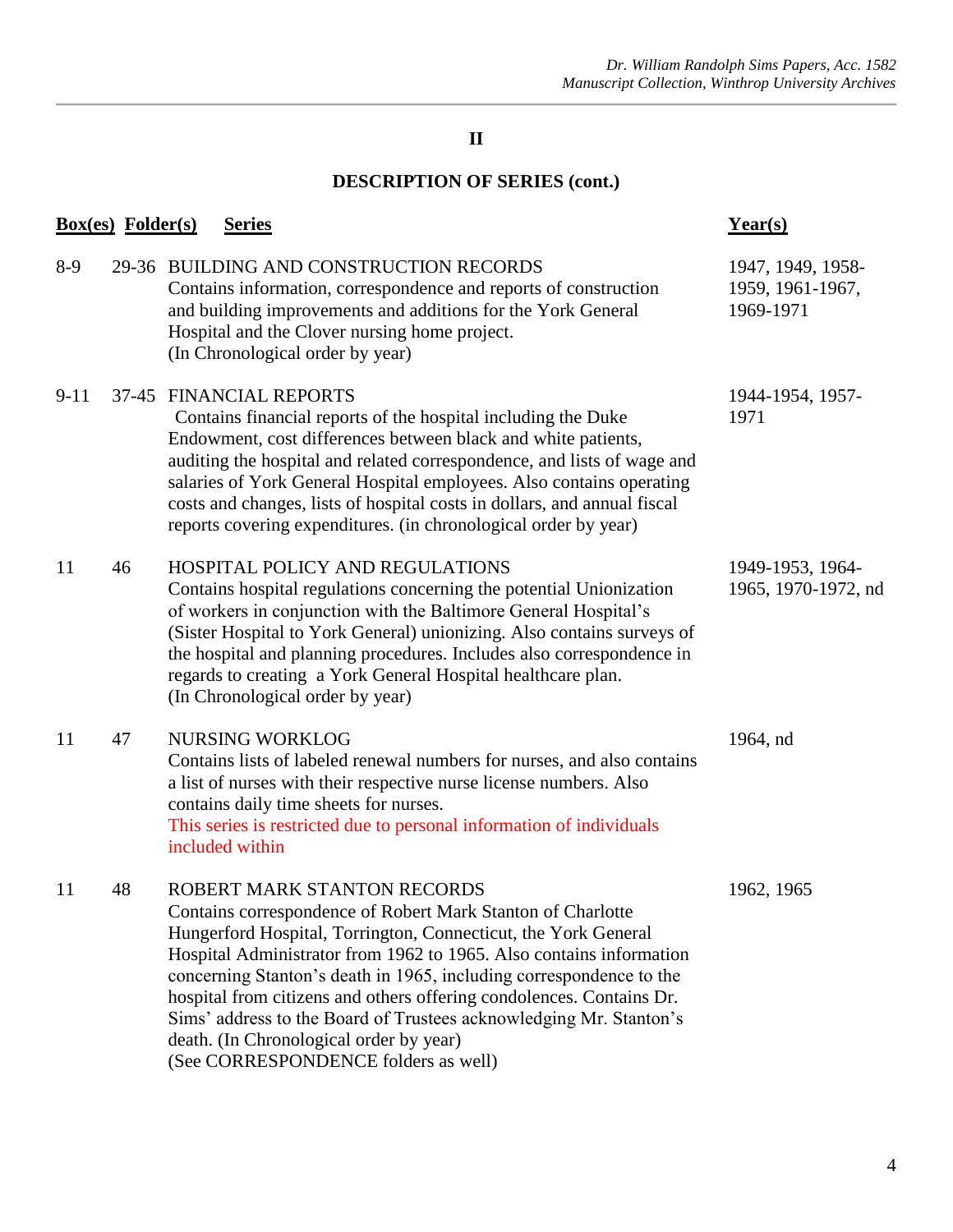### **II**

# **DESCRIPTION OF SERIES (cont.)**

|    | <b>Series</b>                                                                                                                                                                                                                                                                                                                                                         | Year(s)                                              |
|----|-----------------------------------------------------------------------------------------------------------------------------------------------------------------------------------------------------------------------------------------------------------------------------------------------------------------------------------------------------------------------|------------------------------------------------------|
| 49 | <b>ADMINISTRATOR APPLICATIONS</b><br>Contains correspondence, photographs, and personal information<br>including past job experience and family information, of applicants<br>applying for the position of hospital administrator.<br>This series is restricted due to personal information of individuals<br>included within<br>(In alphabetical order by last name) | 1961-1962, 1969                                      |
|    | Contains hospital phonebooks from 1965 to 1967 and also contains<br>handwritten notes revising the different numbers within the hospital.                                                                                                                                                                                                                             | 1965-1967                                            |
| 52 | <b>MISCELLANEOUS</b><br>Contains two copies of a Glamor Magazine article titled "Hospital<br>Careers Call for Courage" it is about different jobs within a hospital.                                                                                                                                                                                                  | 1949                                                 |
|    |                                                                                                                                                                                                                                                                                                                                                                       | $Box(es)$ Folder $(s)$<br>50-51 HOSPITAL DIRECTORIES |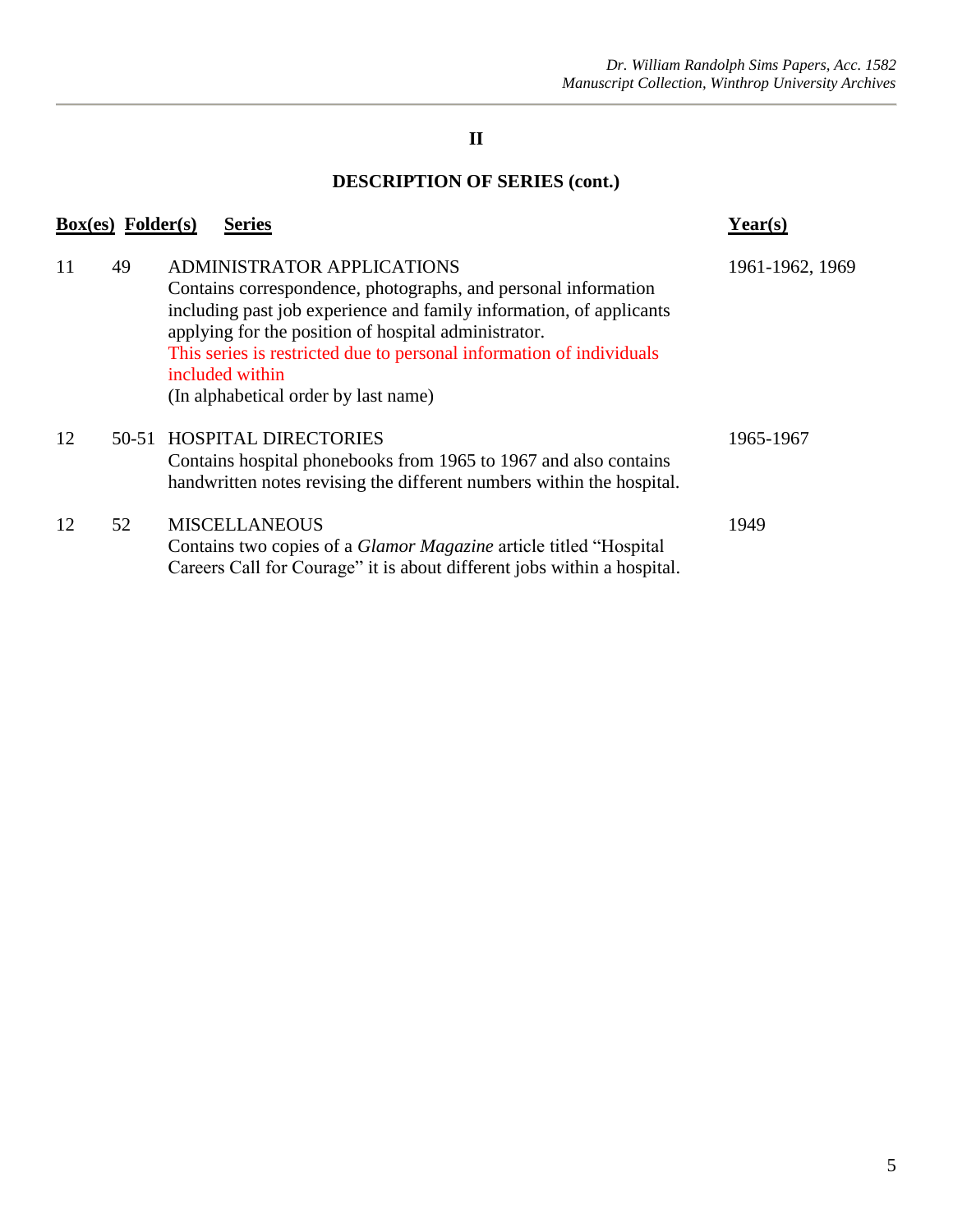#### **APPENDIX I**

#### **NAMES AND LOCATIONS OF NURSING STUDENTS**

| <b>Name</b>                         | <u>Class</u> | Box(es)        | Folder(s)      |
|-------------------------------------|--------------|----------------|----------------|
| <b>Ethel Louise Valentine</b>       | 1953         |                | 3              |
| Carolyn Ann Vick                    | 1961         | $\mathbf{1}$   | $\overline{4}$ |
| Nancy Ola Wilkerson                 | 1954         | $\overline{2}$ | 5              |
| Helen Odessa Ginn Waits             | 1953         | $\overline{2}$ | 6              |
| Myra Frances Warren                 | 1960         | $\overline{2}$ | 7              |
| Margaret Rachel Broome Webb         | 1953         | $\overline{2}$ | 8              |
| <b>Betty Louise Wicker Williams</b> | 1947         | $\overline{2}$ | 9              |
| Martha Virginia Wilkerson           | 1944         | 3              | 10             |
| Margaret Elizabeth Willard          | 1948         | 3              | 11             |
| Mary Edith Wood                     | 1948         | 3              | 12             |
| Sara Elizabeth Wray                 | 1947         | 3              | 13             |

#### **DROPOUT NURSING STUDENTS**

| <b>Name</b><br>Betty Ann Gilbert | <b>Class</b><br>1954 | Box(es) | Folder(s)<br>$\mathcal{D}_{\mathcal{L}}$ |
|----------------------------------|----------------------|---------|------------------------------------------|
| Alice Lucille Wright             | 1947                 |         | $\overline{2}$                           |
| June Carolyn Williams            | 1952                 |         | 2                                        |
| Patricia Ann Wood                | 1953                 |         | $\overline{2}$                           |
| Annie Catherine White            | 1954                 |         | $\overline{2}$                           |
| Ferrie Thomasson Ward            | 1955                 |         | $\overline{2}$                           |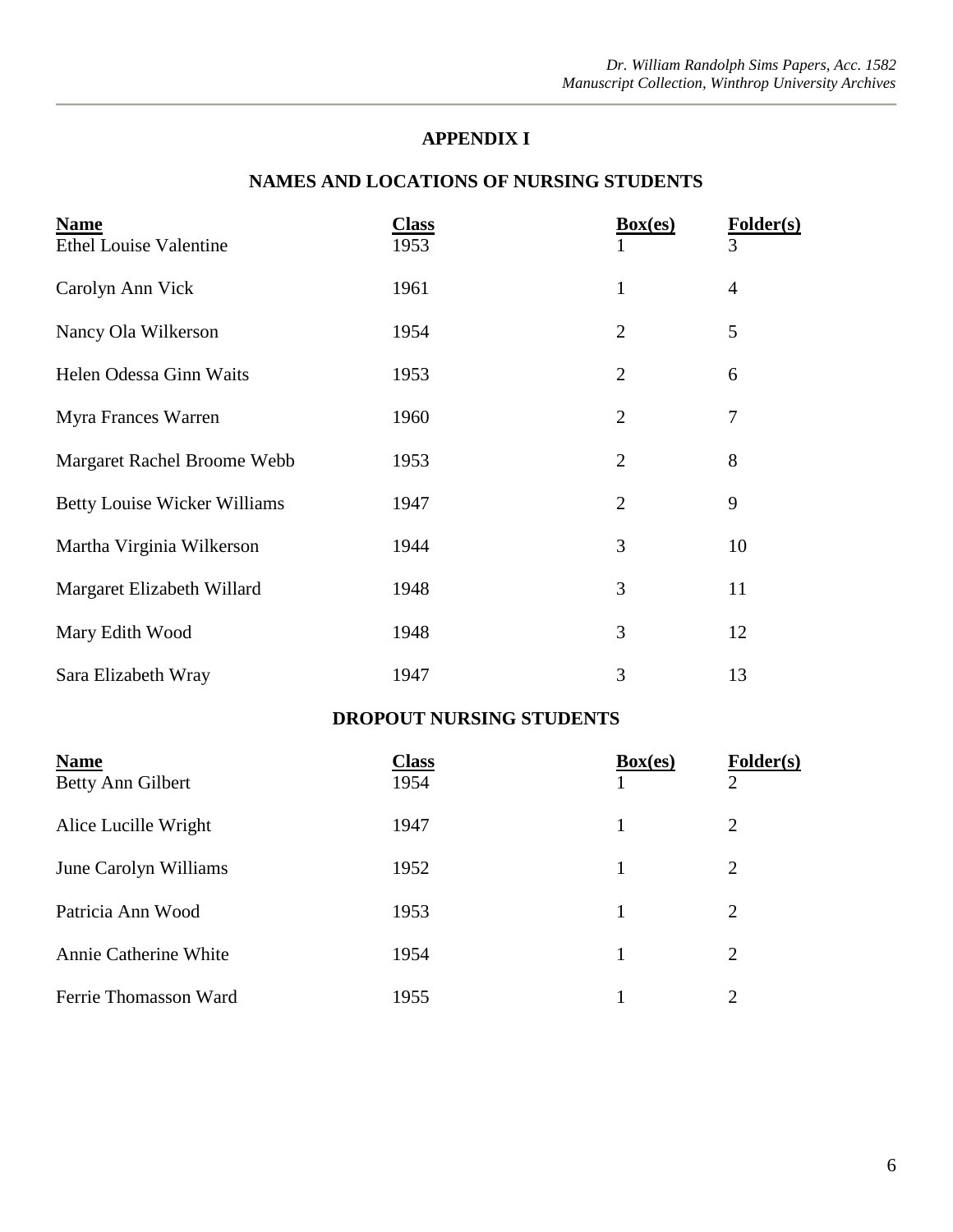#### **NURSING STUDENTS SHORT TERM**

| <b>Name</b><br>Nancy Jean Ballard | <b>Class</b><br>1958 | Box(es)<br>$\overline{4}$ | Folder(s)<br>15 |
|-----------------------------------|----------------------|---------------------------|-----------------|
| <b>Hester Boulware</b>            | nd                   | $\overline{4}$            | 14              |
| Helen Elaine Cherry               | 1958                 | $\overline{4}$            | 14              |
| Sylvia Louise Comer               | 1957                 | $\overline{4}$            | 15              |
| Patricia Ann Dulin                | 1959                 | $\overline{4}$            | 14              |
| Janice Elliot                     | 1959                 | $\overline{4}$            | 14              |
| Mary Lou Erwood                   | 1958                 | $\overline{4}$            | 14              |
| Peggy Joyce Ferguson              | 1957                 | $\overline{4}$            | 15              |
| Minnie Lou Griffin                | 1957                 | $\overline{4}$            | 15              |
| Francis Hall                      | 1964                 | $\overline{4}$            | 14              |
| Geraldine Johnson                 | 1957                 | $\overline{4}$            | 15              |
| Lula Belle Ledford                | 1958                 | $\overline{4}$            | 15              |
| <b>Grace Caroline Mahaffey</b>    | 1960                 | $\overline{4}$            | 15              |
| <b>Annie Marie Rodgers</b>        | 1958                 | $\overline{4}$            | 15              |
| Gurtha Elizabeth Stiwinter        | 1958                 | $\overline{4}$            | 15              |
| Mary Rockholt McGuire             | 1958                 | $\overline{4}$            | 14              |
| <b>Peggy Hudgins McManus</b>      | 1958                 | $\overline{4}$            | 14              |
| <b>Carol Humphries Parker</b>     | 1958                 | $\overline{4}$            | 14              |
| Rebecca Paul                      | 1959                 | $\overline{4}$            | 14              |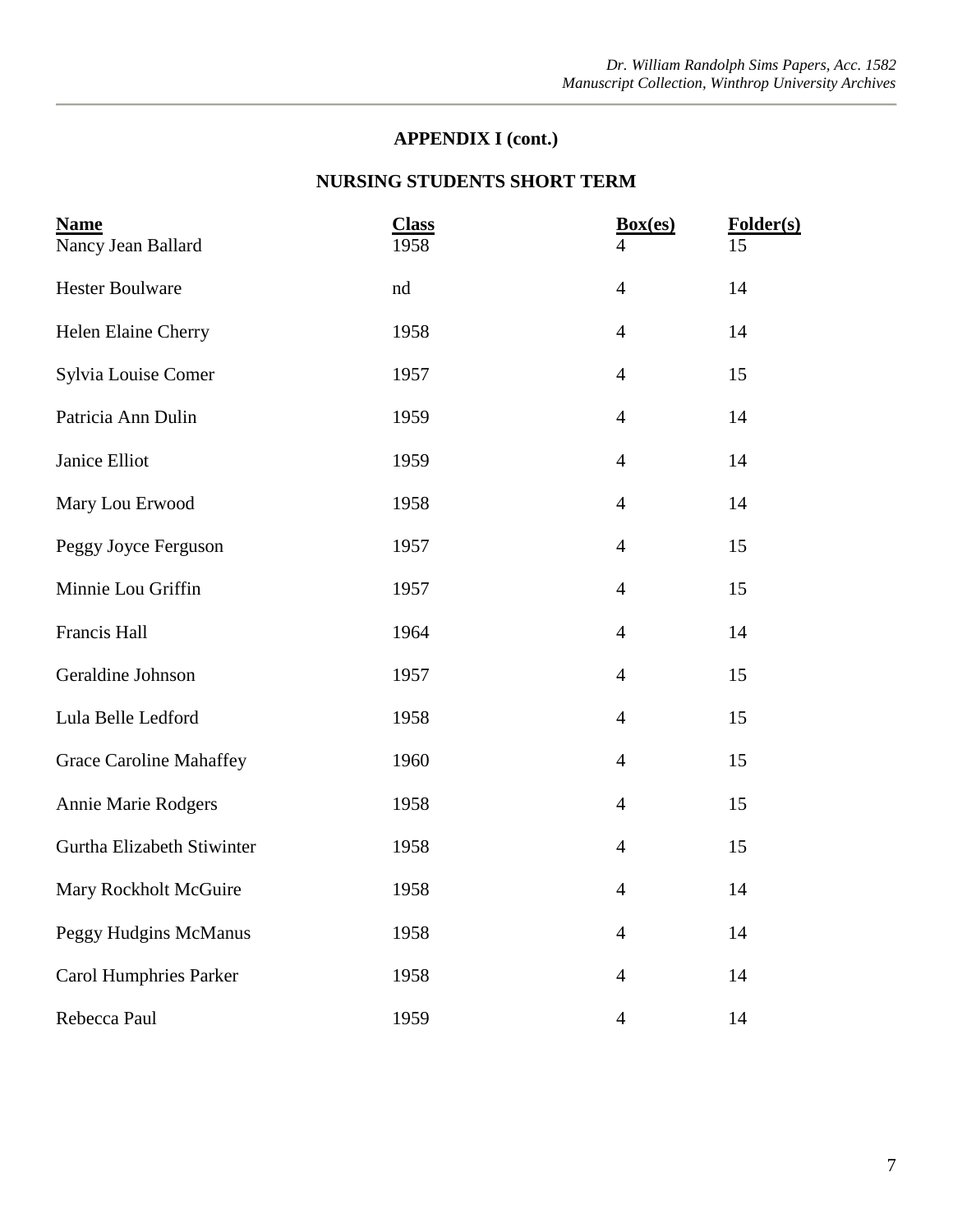#### **APPENDIX II**

| <b>Name</b>                  | <u>Year</u> | Box(es)       | <b>Folder(s)</b> |
|------------------------------|-------------|---------------|------------------|
| Juliane McKinne              | 1949        | 5             | 18               |
| Margaret Elizabeth Hood      | 1952        | 5             | 18               |
| <b>Beatrice Walker Moore</b> | 1952        | 5             | 18               |
| <b>Sylvester Miner</b>       | 1955        | 5             | 18               |
| Georgia Waye Osborne         | 1957        | 5             | 18               |
| Katherine Kennett            | 1957        | 5             | 18               |
| Gurtha Stiwinter             | 1957        | 5             | 18               |
| Lula Belle Ledford           | 1957        | 5             | 18               |
| Annie Merlene Walker         | 1957        | 5             | 18               |
| Nancy Jean Ballard           | 1957        | 5             | 18               |
| Martha Johnson               | 1958        | 5             | 18               |
| <b>Grace Mahaffey</b>        | 1958        | 5             | 18               |
| Mary Lou Davis               | 1958        | 5             | 18               |
| Carol Parker                 | 1958        | 5             | 18               |
| Jane Weaver                  | 1958        | 5             | 18               |
| Mickie Funderburke           | 1958        | 5             | 18               |
| Peggy McManus Hudgins        | 1958        | 5             | 18               |
| Clara Keenan                 | 1958        | 5             | 18               |
| <b>Billie Jean Matthews</b>  | 1958        | 5             | 18               |
| Patricia Ann Dulin           | 1958        | 5             | 18               |
| Janice Elliot                | 1958        | 5             | 18               |
| Gloria West                  | 1958        | 5             | 18               |
| <b>Nancy Stutts</b>          | 1958        | 5             | 18               |
| Avis Gibson                  | 1958        | $\mathfrak s$ | 18               |
| <b>Betty Smart</b>           | 1958        | 5             | 18               |
| Victoria Nunn                | 1958        | 5             | 18               |
| Veola McKinney               | 1958        | $\mathfrak s$ | 18               |
| Peggy Beckler                | 1958        | 5             | 18               |
| Rebecca Paul                 | 1958        | 5             | 18               |
| <b>Charles Eaves</b>         | 1959        | 5             | 18               |
| George Avery                 | 1959        | 5             | 18               |
| Eva Aiton                    | 1959        | 5             | 18               |
| William Murray               | 1959        | $\mathfrak s$ | 18               |
| Jessica Bishop               | 1959        | 5             | 18               |
| Mary Sonyder                 | 1959        | 5             | 18               |
| <b>Betty Pressley</b>        | 1959        | 5             | 18               |
| <b>Mack Cureton</b>          | 1959        | 5             | 18               |
| MayBeth Dozier               | 1959        | $\mathfrak s$ | 18               |
| Doris Ferguson               | 1959        | 5             | 18               |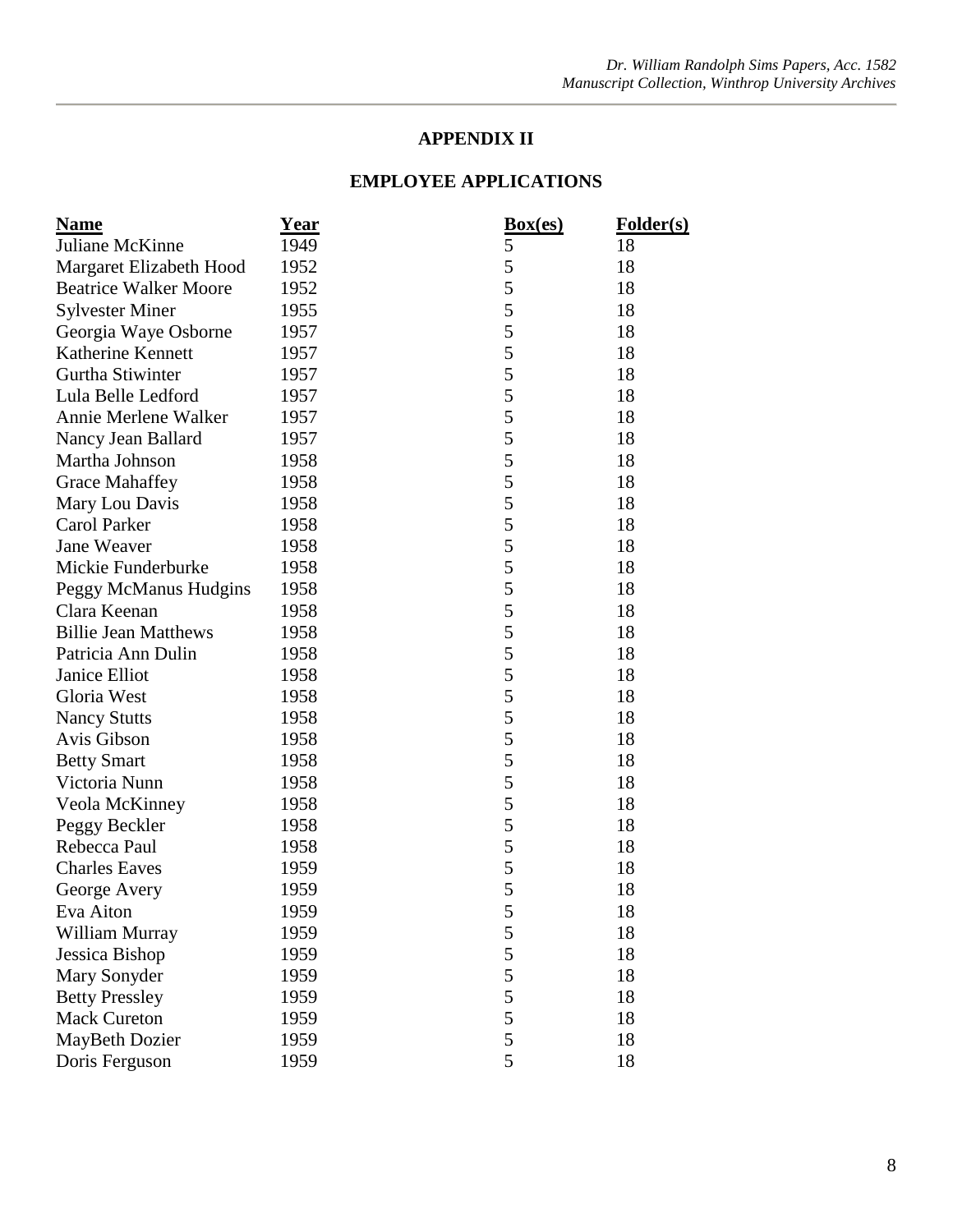| <b>Name</b>              | <u>Year</u> | Box(es) | Folder(s) |
|--------------------------|-------------|---------|-----------|
| Cora Wall                | 1960        | 5       | 18        |
| Lee Wade                 | 1960        | 5       | 18        |
| Margaret Pattillo        | 1960        | 5       | 18        |
| <b>Elizabeth Thomas</b>  | 1960        | 5       | 18        |
| <b>Judith Rodgers</b>    | 1960        | 5       | 18        |
| Vivian Quinn             | 1962        | 5       | 18        |
| <b>Flarnine Grase</b>    | 1962        | 5       | 18        |
| Farrie Beecher           | 1962        | 5       | 18        |
| Helen Wenzell            | 1962        | 5       | 18        |
| <b>Audrey Curtis</b>     | 1962        | 5       | 18        |
| Elijah Kirk (ESHS)       | 1963        | 5       | 18        |
| Linda Woods              | 1963        | 5       | 18        |
| <b>Geraldine Brindle</b> | 1964        | 5       | 19        |
| Theodora Love            | 1964        | 5       | 19        |
| Mary McCoy               | 1964        | 5       | 19        |
| Robbie Kirkland          | 1964        | 5       | 19        |
| <b>Estelle Pearson</b>   | 1964        | 5       | 19        |
| Glenda Foxx              | 1964        | 5       | 19        |
| Millie Grant             | 1964        | 5       | 19        |
| Jeannette Harris (ESHS)  | 1964        | 5       | 19        |
| Ann Boulware             | 1964        | 5       | 19        |
| <b>Ruth Burris</b>       | 1964        | 5       | 19        |
| Jessie Wallace           | 1964        | 5       | 19        |
| Thelma Fudge             | 1964        | 5       | 19        |
| David Finley             | 1964        | 5       | 19        |
| Mildred Allen            | 1964        | 5       | 19        |
| <b>Pauline Marthers</b>  | 1964        | 5       | 19        |
| Lorraine Minor           | 1964        | 5       | 19        |
| Lou Channell             | 1964        | 5       | 19        |
| Mary Ann Whittle         | 1964        | 5       | 19        |
| <b>Mary Graves</b>       | 1964        | 5       | 19        |
| Melanie Miller           | 1964        | 5       | 19        |
| <b>Betty Smiley</b>      | 1964        | 5       | 19        |
| Maphra Weaver            | 1964        | 5       | 19        |
| Freddie Cathcart (ESHS)  | 1964        | 5       | 19        |
| <b>Johnny Nicholl</b>    | 1964        | 5       | 19        |
| Lorena Hafner            | 1964        | 5       | 19        |
| Regina Latherm           | 1964        | 5       | 19        |
| <b>Ruth Drake</b>        | 1964        | 5       | 19        |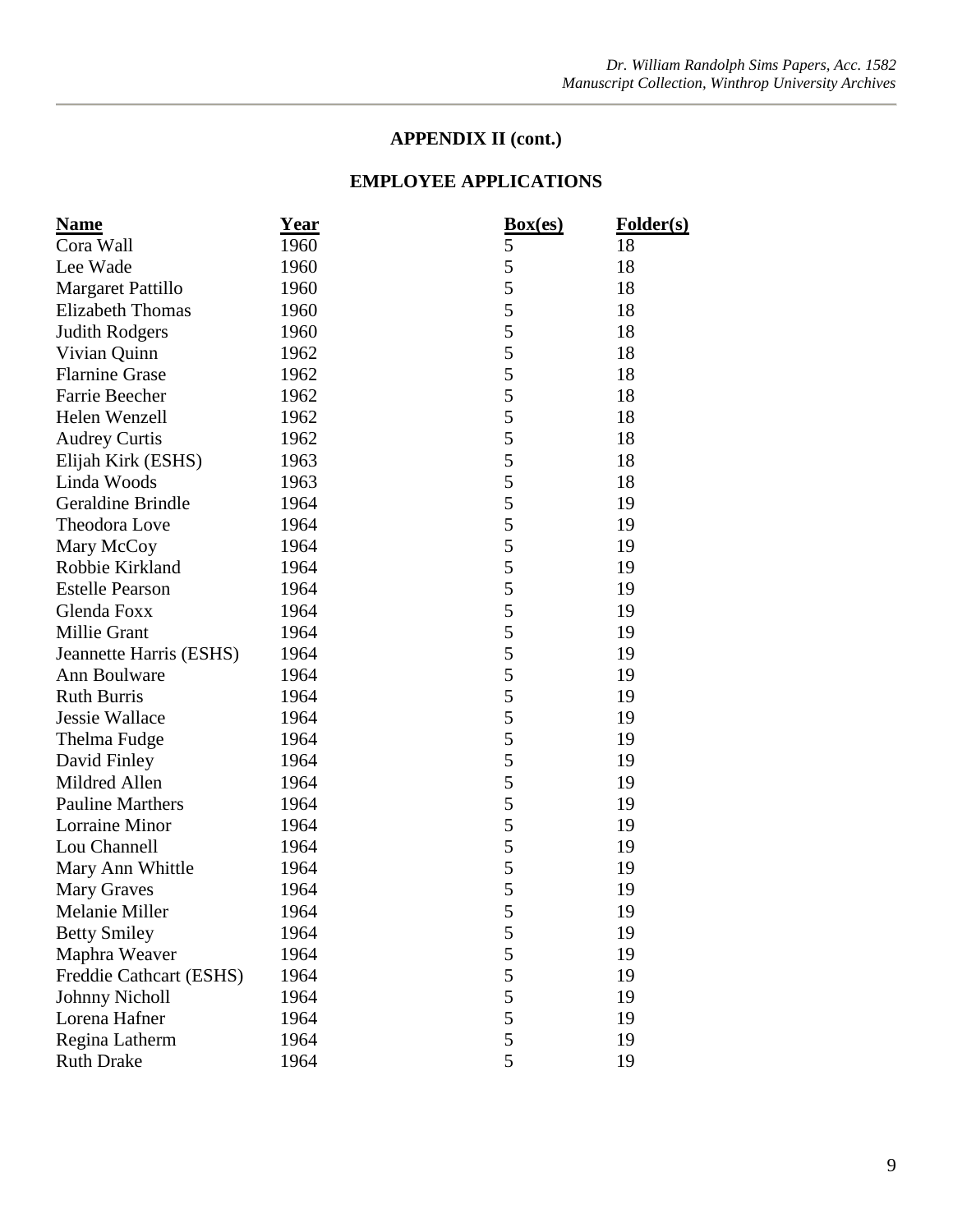| <b>Name</b>                    | Year | Box(es) | Folder(s) |
|--------------------------------|------|---------|-----------|
| Edna Jackson                   | 1964 | 5       | 19        |
| <b>Mary Phillips</b>           | 1964 | 5       | 19        |
| Helen Brock                    | 1964 | 5       | 19        |
| Beckner                        | 1964 | 5       | 19        |
| <b>Ethel Sealy</b>             | 1964 | 5       | 19        |
| Sammi Cherry                   | 1964 | 5       | 19        |
| <b>Barbara Connelly</b>        | 1964 | 5       | 19        |
| Jane Rice                      | 1964 | 5       | 19        |
| Sarah Guion                    | 1964 | 5       | 19        |
| <b>Judith Phillips</b>         | 1964 | 5       | 19        |
| <b>Shirley Jackson</b>         | 1964 | 5       | 19        |
| Willie Mae Anthony (ESHS) 1964 |      | 5       | 19        |
| Mary Love                      | 1964 | 5       | 19        |
| Janice Floyd                   | 1964 | 5       | 19        |
| Mattie McKinney (ESHS)         | 1964 | 5       | 19        |
| Estelle Berry (ESHS)           | 1964 | 5       | 19        |
| <b>James Hinson</b>            | 1964 | 5       | 19        |
| Joe McFadden (ESHS)            | 1964 | 5       | 19        |
| Dora Jones                     | 1964 | 5       | 19        |
| Jackouline Davis               | 1964 | 5       | 19        |
| John Jackson (ESHS)            | 1964 | 5       | 19        |
| Charlie James (ESHS)           | 1964 | 5       | 19        |
| <b>Myrtle Marthers</b>         | 1964 | 5       | 19        |
| Julia Kennington               | 1964 | 5       | 19        |
| Robert Johnson                 | 1964 | 5       | 19        |
| William Harris                 | 1964 | 5       | 19        |
| Lee Hinton                     | 1964 | 5       | 19        |
| Lenora Young                   | 1964 | 5       | 19        |
| Marion Cole (ESHS)             | 1964 | 5       | 19        |
| <b>William Minor</b>           | 1964 | 5       | 19        |
| <b>Oscar Howze</b>             | 1964 | 5       | 19        |
| Clara Cox                      | 1964 | 5       | 19        |
| Brenda Sigmon                  | 1964 | 5       | 19        |
| <b>Susan Harris</b>            | 1964 | 5       | 19        |
| <b>Hazel Carpenter</b>         | 1964 | 5       | 19        |
| Lydia Robinson                 | 1964 | 5       | 19        |
| Rebecca Belk                   | 1964 | 5       | 19        |
| Geneva McCloud (ESHS)          | 1964 | 5       | 19        |
| <b>Avinelle Lucas</b>          | 1964 | 5       | 19        |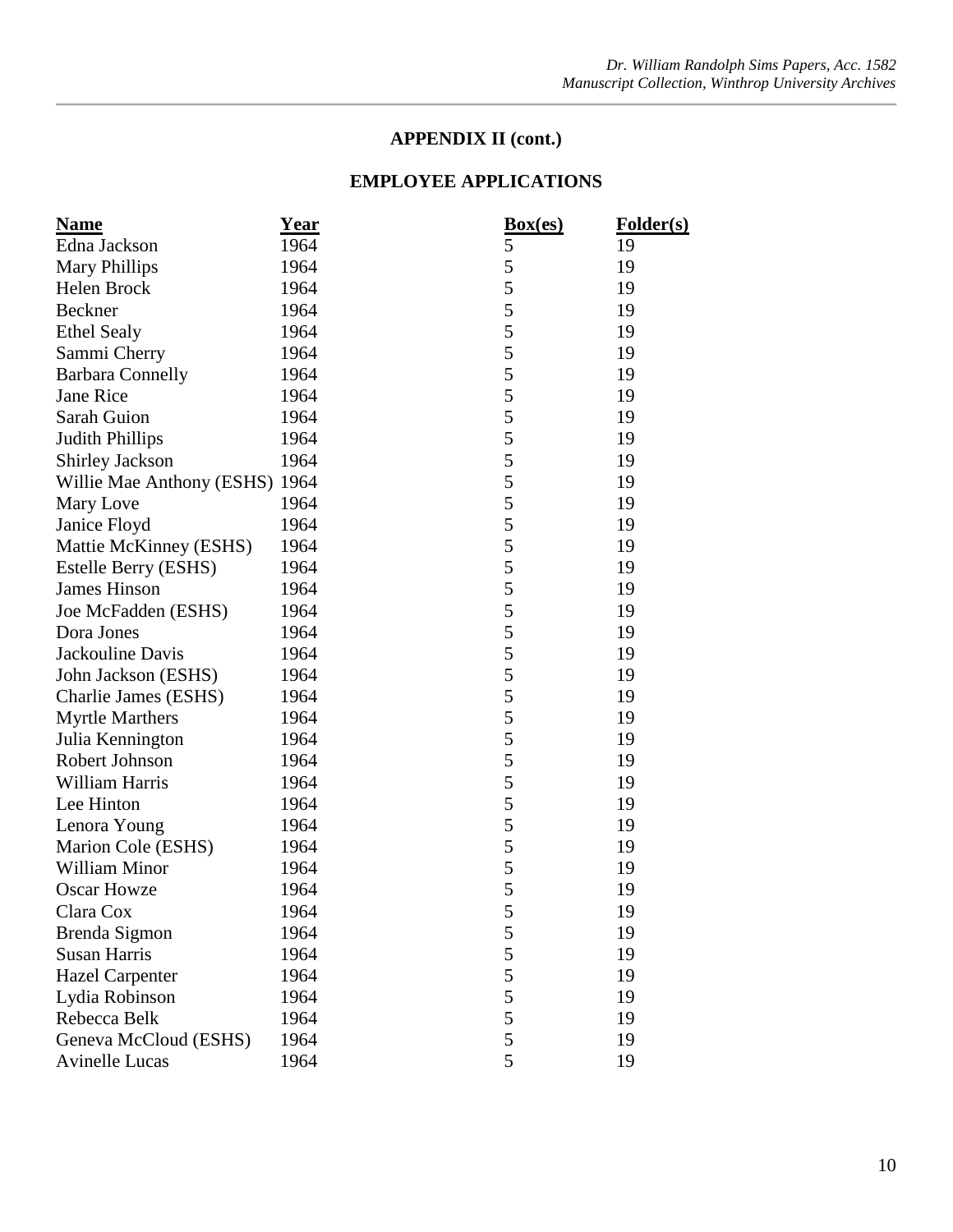| <b>Name</b>                    | <u>Year</u> | Box(es) | <b>Folder(s)</b> |
|--------------------------------|-------------|---------|------------------|
| Jannett McCullough (ESHS) 1964 |             | 5       | 19               |
| Linda Worth                    | 1964        | 5       | 19               |
| <b>Robert Wallace</b>          | 1964        | 5       | 19               |
| Vada Edwards                   | 1964        | 5       | 19               |
| Johnny Sullivon                | 1964        | 5       | 19               |
| Simon White                    | 1964        | 5       | 19               |
| Elizabeth White                | 1964        | 5       | 19               |
| <b>Charlie Culberson</b>       | 1964        | 5       | 19               |
| Mary Dawson                    | 1964        | 5       | 19               |
| <b>Albert Brown</b>            | 1964        | 5       | 19               |
| <b>Alice Davis</b>             | 1964        | 5       | 19               |
| Ellen Robinson                 | 1964        | 5       | 19               |
| Mazie Burris                   | 1964        | 5       | 19               |
| Dolly Taylor                   | 1964        | 5       | 19               |
| Genora Williams                | 1964        | 5       | 19               |
| <b>Marion Smith</b>            | 1964        | 5       | 19               |
| Lonnie Massey (ESHS)           | 1964        | 5       | 19               |
| Barbara Glasgow                | 1964        | 5       | 19               |
| Annie Roach                    | 1964        | 5       | 19               |
| Nancy Moore                    | 1964        | 5       | 19               |
| Barbara Blackwelder            | 1964        | 5       | 19               |
| Carolyn Jackson                | 1963        | 5       | 20               |
| Doris Rawls                    | 1964        | 5       | 20               |
| Clara Prudmare                 | 1964        | 5       | 20               |
| Deanna Williams                | 1964        | 5       | 20               |
| Janet Collins                  | 1964        | 5       | 20               |
| <b>Frances Hall</b>            | 1964        | 5       | 20               |
| Dewey Hall                     | 1966        | 5       | 20               |
| Sollene McKie                  | 1966        | 5       | 20               |
| Lula Poage (ESHS)              | 1966        | 5       | 20               |
| Carolyn Brice                  | 1966        | 5       | 20               |
| Lattie Leach (ESHS)            | 1966        | 5       | 20               |
| Veronica Walker (ESHS)         | 1966        | 5       | 20               |
| Willie Mcoffey (ESHS)          | 1966        | 5       | 20               |
| <b>Ruth Foster</b>             | 1966        | 5       | 20               |
| Minda Cagle                    | 1966        | 5       | 20               |
| Linda Porter                   | 1966        | 5       | 20               |
| <b>Robert Blake</b>            | 1966        | 5       | 20               |
| Bertha McKee (ESHS)            | 1966        | 5       | 20               |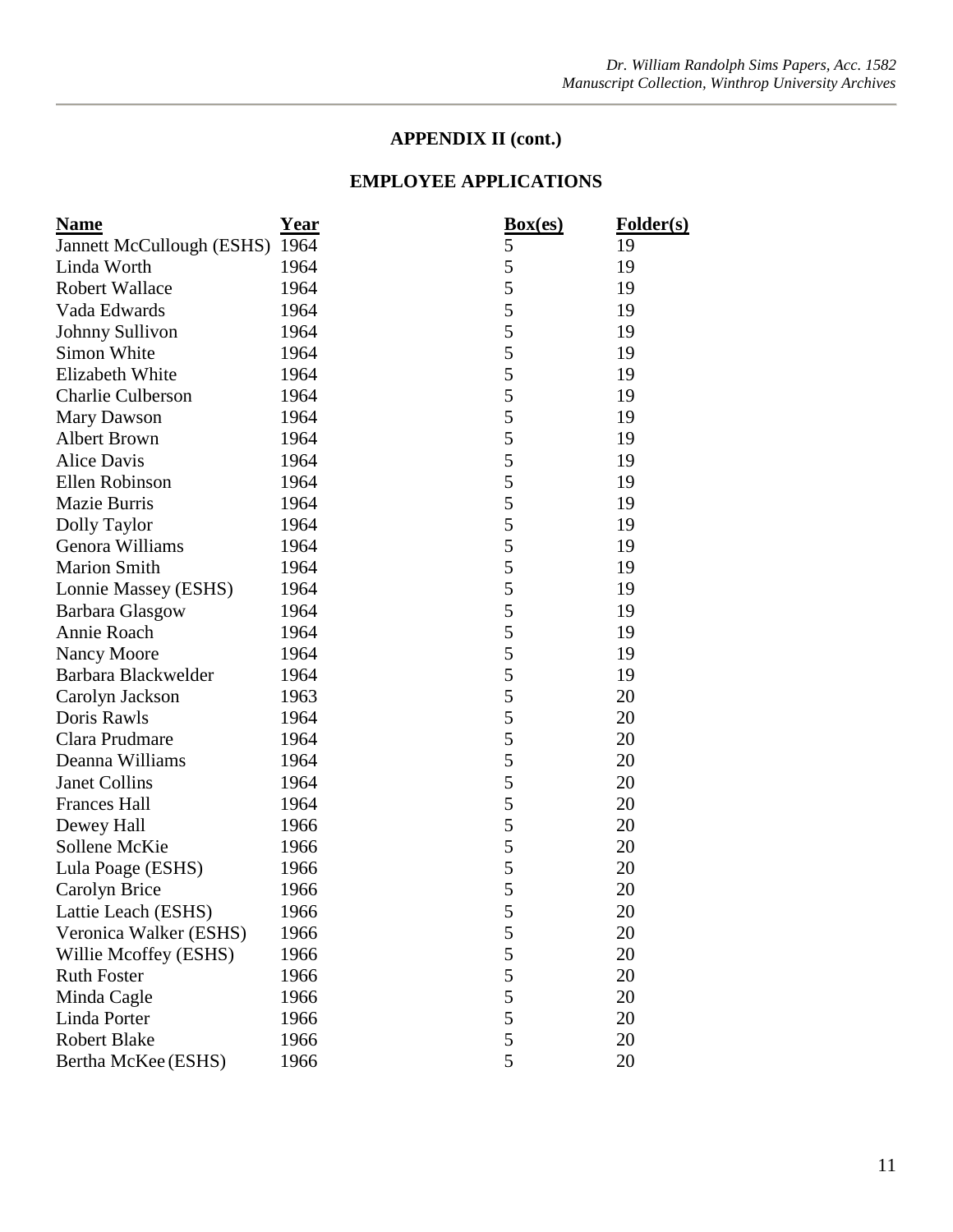| <u>Name</u>                   | <u>Year</u> | Box(es) | Folder(s) |
|-------------------------------|-------------|---------|-----------|
| Barbie Dunham (ESHS)          | 1966        | 5       | 20        |
| Jane Anders (ESHS)            | 1966        | 5       | 20        |
| Rosa White                    | 1966        | 5       | 20        |
| Evelyn Long (ESHS)            | 1966        | 5       | 20        |
| Ola Sipmson                   | 1966        | 5       | 20        |
| Gloria Blake (ESHS)           | 1966        | 5       | 20        |
| Willie Adams                  | 1966        | 5       | 20        |
| Claudia Tarlton               | 1966        | 5       | 20        |
| <b>Barnette Stowe</b>         | 1966        | 5       | 20        |
| Brenda Thompson (ESHS)        | 1966        | 5       | 20        |
| Willie Brown (ESHS)           | 1966        | 5       | 20        |
| Kathleen Strait               | 1966        | 5       | 20        |
| Pauline McCorey               | 1966        | 5       | 20        |
| Patricia Knox (ESHS)          | 1966        | 5       | 20        |
| Willie Gill (ESHS)            | 1966        | 5       | 20        |
| Hattie Nelson (ESHS)          | 1966        | 5       | 20        |
| <b>Beatrice Dunham (ESHS)</b> | 1966        | 5       | 20        |
| Juanita Toms (ESHS)           | 1966        | 5       | 20        |
| Mae Smith (ESHS)              | 1966        | 5       | 20        |
| Willie Steel                  | 1966        | 5       | 20        |
| Julia Moore (ESHS)            | 1966        | 5       | 20        |
| Marie Thompson (ESHS)         | 1966        | 5       | 20        |
| <b>Mary Gaston</b>            | 1966        | 5       | 20        |
| Sally McCollough (ESHS)       | 1966        | 5       | 20        |
| <b>James Belk</b>             | 1966        | 5       | 20        |
| Patricia Vinson               | 1966        | 5       | 20        |
| Jimmie Barrett                | 1966        | 5       | 20        |
| <b>Mary Burgess</b>           | 1966        | 5       | 20        |
| Geraldine Joseph (ESHS)       | 1966        | 5       | 20        |
| Davis Jeffords                | 1966        | 5       | 20        |
| Lelia Thompson (ESHS)         | 1966        | 5       | 20        |
| <b>Betty Mosley</b>           | 1966        | 5       | 20        |
| Mary Davis                    | 1966        | 5       | 20        |
| <b>Brenda Surratt</b>         | 1966        | 5       | 20        |
| <b>Beverly Callahan</b>       | 1966        | 5       | 20        |
| Saundra Miller (ESHS)         | 1966        | 5       | 20        |
| <b>Johnny Burris</b>          | 1966        | 5       | 20        |
| <b>Bonnie Thompson</b>        | 1966        | 5       | 20        |
| <b>Brenda Lewis</b>           | 1966        | 5       | 20        |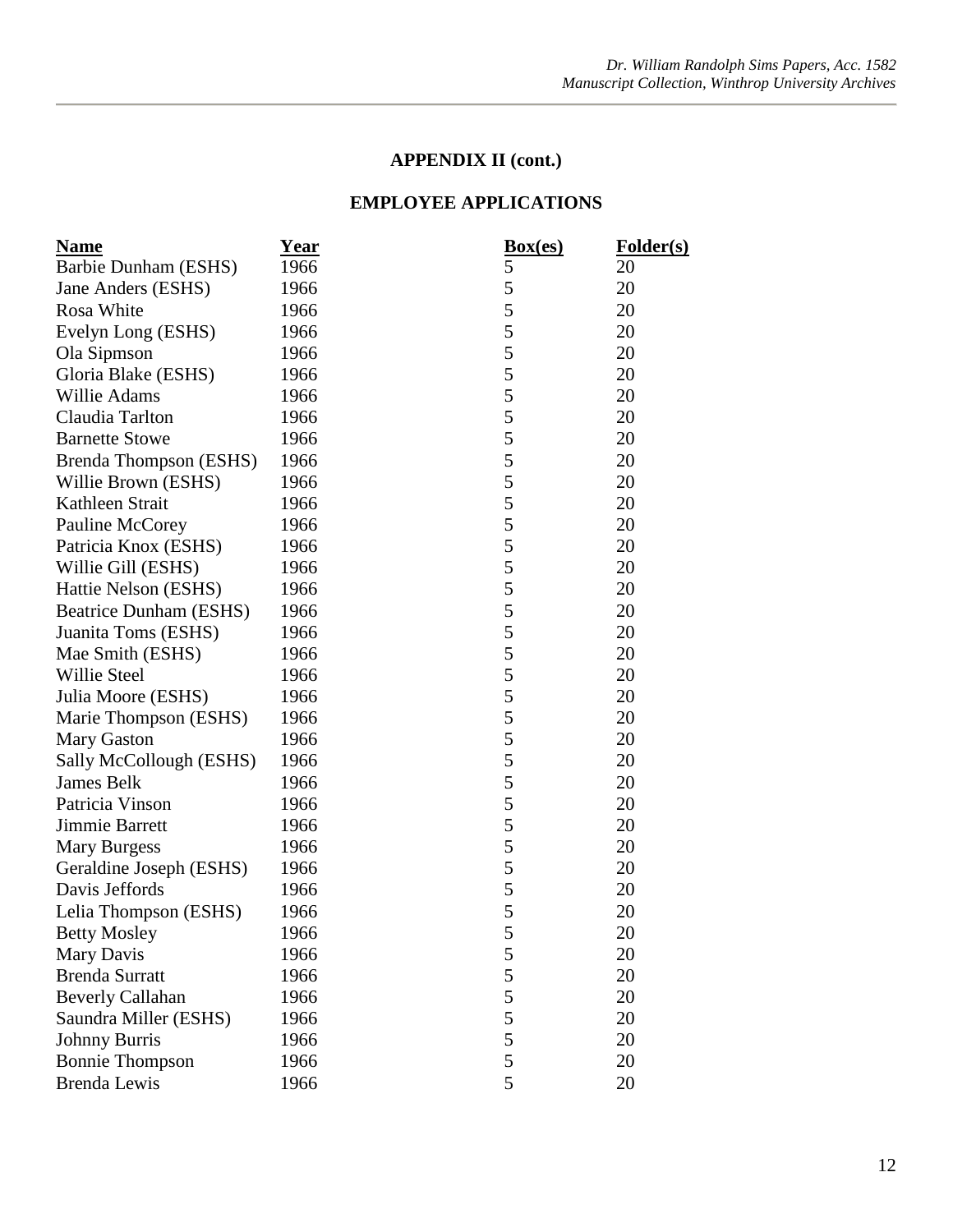| <b>Name</b>             | <u>Year</u> | Box(es) | Folder(s) |
|-------------------------|-------------|---------|-----------|
| Linda Fields            | 1966        | 5       | 20        |
| <b>Janet Martin</b>     | 1966        | 5       | 20        |
| <b>Octie Nowlin</b>     | 1966        | 5       | 20        |
| Sondra Lockridge        | 1966        | 5       | 20        |
| Vonnie Lockridge        | 1966        | 5       | 20        |
| Thomas Cherry (ESHS)    | 1966        | 5       | 20        |
| Jaunita Stinson         | 1966        | 5       | 20        |
| Nora Caldwell           | 1966        | 5       | 20        |
| David Hensley           | 1966        | 5       | 20        |
| Martha Cato             | 1966        | 5       | 20        |
| <b>Terry Mitchell</b>   | 1966        | 5       | 20        |
| Rosa Osborne            | 1957        | 6       | 21        |
| David Finley            | 1964        | 6       | 21        |
| <b>Mary Parker</b>      | 1964        | 6       | 21        |
| Judith Stephenson       | 1966        | 6       | 21        |
| <b>Joann Falls</b>      | 1963        | 6       | 22        |
| <b>Ruthie Barber</b>    | 1963        | 6       | 22        |
| Victoria Maples         | 1963        | 6       | 22        |
| <b>Ethel Morris</b>     | 1963        | 6       | 22        |
| Gail Walton             | 1966        | 6       | 22        |
| Sara Awbrey             | 1967        | 6       | 22        |
| Reynolds McGill         | 1967        | 6       | 22        |
| Deloris Minor           | 1964        | 6       | 22        |
| <b>Ernest Jacobs</b>    | 1967        | 6       | 22        |
| Robert Durham (ESHS)    | 1967        | 6       | 22        |
| Archie Lee              | 1967        | 6       | 22        |
| Patricia Dove           | 1967        | 6       | 22        |
| Janie Kendrick (ESHS)   | 1967        | 6       | 22        |
| Memphis Dye             | 1967        | 6       | 22        |
| Francis Duckworth       | 1967        | 6       | 22        |
| <b>Brenda Benton</b>    | 1967        | 6       | 22        |
| <b>Timothy Street</b>   | 1967        | 6       | 22        |
| Shaver                  | 1967        | 6       | 22        |
| <b>Joan Patterson</b>   | 1967        | 6       | 22        |
| Mary Elliot             | nd          | 6       | 22        |
| <b>Sherry Snipes</b>    | nd          | 6       | 22        |
| <b>Beverlee Forrest</b> | nd          | 6       | 22        |
| Hattie Garrison (ESHS)  | nd          | 6       | 22        |
| Gillie Jones            | nd          | 6       | 22        |